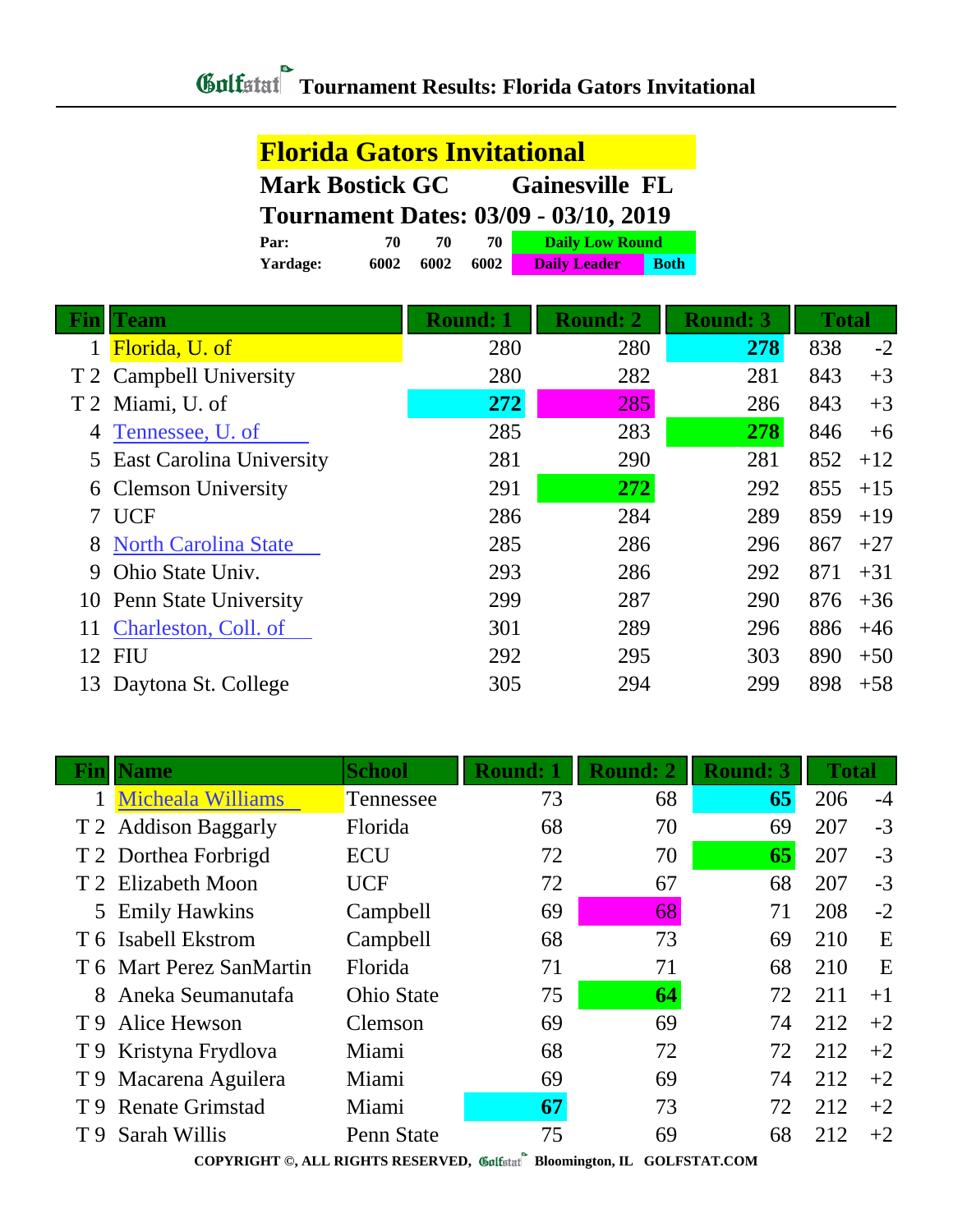## **Gulfatat** Tournament Results: Florida Gators Invitational

| Fin  | <b>Name</b>                 | <b>School</b>     | <b>Round: 1</b> | <b>Round: 2</b> | <b>Round: 3</b> | <b>Total</b> |       |
|------|-----------------------------|-------------------|-----------------|-----------------|-----------------|--------------|-------|
|      | T 14 Ana Laura Collado      | <b>UCF</b>        | 69              | 74              | 70              | 213          | $+3$  |
| T 14 | Elin Esborn                 | Florida           | 70              | 73              | 70              | 213          | $+3$  |
| T 14 | <b>India Clyburn</b>        | <b>NC State</b>   | 69              | 70              | 74              | 213          | $+3$  |
| T 14 | <b>Monika Hartl</b>         | <b>NC</b> State   | 70              | 75              | 68              | 213          | $+3$  |
| T 18 | <b>Ariana Macioce</b>       | Tennessee         | 70              | 72              | 72              | 214          | $+4$  |
| T 18 | Clara Manzalini             | Florida           | 71              | 71              | 72              | 214          | $+4$  |
| T 18 | <b>Mariah Smith</b>         | Tennessee         | 71              | 71              | 72              | 214          | $+4$  |
| T 18 | <b>Waverly Whiston</b>      | Tennessee         | 71              | 72              | 71              | 214          | $+4$  |
| T 22 | <b>Kate Law</b>             | <b>ECU</b>        | 71              | 73              | 71              | 215          | $+5$  |
| T 22 | <b>Kathryn Carson</b>       | <b>ECU</b>        | 68              | 74              | 73              | 215          | $+5$  |
| T 24 | Anna Backman                | Miami             | 68              | 74              | 74              | 216          | $+6$  |
| T 24 | <b>Anna Nordfors</b>        | Campbell          | 70              | 75              | 71              | 216          | $+6$  |
|      | T 24 Anna Svanka            | Campbell          | 73              | 69              | 74              | 216          | $+6$  |
|      | T 24 Grace Yatawara         | <b>ECU</b>        | 70              | 74              | 72              | 216          | $+6$  |
|      | T 24 Sierra Brooks          | Florida           | 77              | 68              | 71              | 216          | $+6$  |
|      | T 24 Stacey White           | Campbell          | 74              | 72              | 70              | 216          | $+6$  |
|      | T 30 Callista Rice          | Clemson           | 69              | 69              | 79              | 217          | $+7$  |
|      | T 30 Ivy Shepherd           | Clemson           | 70              | 70              | 77              | 217          | $+7$  |
| T 30 | Jenny Kim                   | Florida           | 72              | 71              | 74              | 217          | $+7$  |
| T 30 | Mikayla Bardwell            | Tennessee         | 74              | 73              | 70              | 217          | $+7$  |
| T 30 | <b>Olivia Hamilton</b>      | Charleston        | 73              | 71              | 73              | 217          | $+7$  |
| T 35 | Alexandra Swayne            | Clemson           | 79              | 72              | 67              | 218          | $+8$  |
| T 35 | Ana Paula Valdes            | Clemson           | 75              | 67              | 76              | 218          | $+8$  |
|      | T 35 Anna Rottluff          | Charleston        | 69              | 74              | 75              | 218          | $+8$  |
|      | T 35 Gracyn Burgess         | Clemson           | 77              | 66              | 75              | 218          | $+8$  |
|      | T 35 Jessica Bailey         | DaytonaSt         | 73              | 70              | 75              | 218          | $+8$  |
|      | T 35 Valentina Gilly        | <b>FIU</b>        | 73              | 70              | 75              | 218          | $+8$  |
|      | T 41 Claudia De Antonio     | Miami             | 80              | 71              | 68              | 219          | $+9$  |
|      | T 41 Hollie Muse            | DaytonaSt         | 73              | 73              | 73              | 219          | $+9$  |
|      | T 41 Lauren Peter           | <b>Ohio State</b> | 73              | 71              | 75              | 219          | $+9$  |
|      | T 44 Cara Basso             | Penn State        | 74              | 71              | 75              | 220          | $+10$ |
|      | T 44 Laura Kowohl           | <b>NC State</b>   | 73              | 70              | 77              | $220 + 10$   |       |
|      | T 44 Maria Balcazar         | <b>UCF</b>        | 70              | 70              | 80              | $220 + 10$   |       |
|      | T 44 <u>Victoria Huskey</u> | Charleston        | 75              | 72              | 73              | $220 + 10$   |       |
|      | T 48 Jodee Tindal           | Charleston        | 76              | 68              | 77              | $221 + 11$   |       |

**COPYRIGHT ©, ALL RIGHTS RESERVED, Bloomington, IL GOLFSTAT.COM**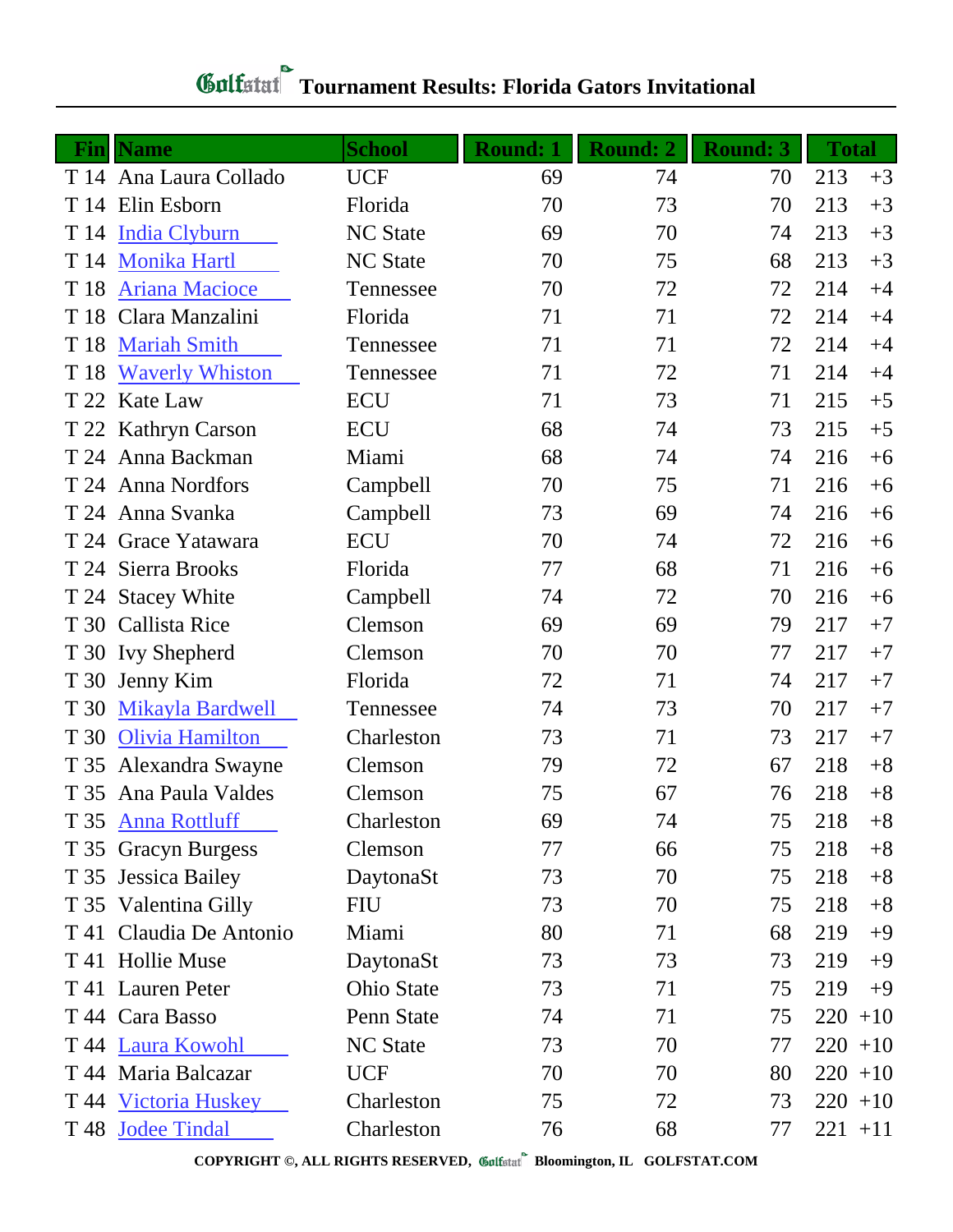## **Tournament Results: Florida Gators Invitational**

| Fin             | <b>Name</b>                | <b>School</b>     | <b>Round: 1</b> | <b>Round: 2</b> | <b>Round: 3</b> | <b>Total</b> |
|-----------------|----------------------------|-------------------|-----------------|-----------------|-----------------|--------------|
|                 | T 48 Lauren Waller         | Penn State        | 76              | 71              | 74              | $221 + 11$   |
|                 | T 50 Adeena Shears         | <b>Ohio State</b> | 75              | 73              | 74              | $222 + 12$   |
|                 | T 50 Agueda Cortilla-Mas   | <b>FIU</b>        | 69              | 75              | 78              | $222 + 12$   |
| T 50            | Carlotta Ricolfi           | Florida           | 77              | 71              | 74              | $222 + 12$   |
|                 | T 53 Carley Cox            | <b>ECU</b>        | 74              | 73              | 76              | $223 + 13$   |
| T 53            | <b>Skylar Thompson</b>     | <b>Ohio State</b> | 73              | 75              | 75              | $223 + 13$   |
| T 55            | Alyssa Lamoureux           | <b>UCF</b>        | 75              | 76              | 73              | $224 + 14$   |
| T 55            | <b>Mim Sangkapong</b>      | <b>NC State</b>   | 73              | 71              | 80              | $224 + 14$   |
| 57              | Nikolette Schroeder        | <b>Ohio State</b> | 73              | 81              | 71              | $225 + 15$   |
| T 58            | <b>Alison Crenshaw</b>     | DaytonaSt         | 77              | 75              | 74              | $226 + 16$   |
| T 58            | Gabriela Powel             | <b>FIU</b>        | 76              | 77              | 73              | $226 + 16$   |
| T 60            | <b>Hannah Leiner</b>       | <b>FIU</b>        | 77              | 73              | 77              | $227 + 17$   |
|                 | T 60 Megan McLean          | Penn State        | 74              | 80              | 73              | $227 + 17$   |
| 62              | Naomi Ko                   | <b>NC State</b>   | 75              | 76              | 77              | $228 + 18$   |
| T <sub>63</sub> | Chinatsu Kobayashi         | <b>UCF</b>        | 78              | 73              | 78              | 229<br>$+19$ |
| T 63            | <b>Savanah Goodman</b>     | Charleston        | 74              | 74              | 81              | $229 + 19$   |
| T <sub>65</sub> | <b>Isi Nilsson</b>         | Charleston        | 82              | 75              | 73              | $230 + 20$   |
| T 65            | Madelein Herr              | Penn State        | 77              | 74              | 79              | $230 + 20$   |
| T 65            | Yukie Sasaki               | <b>Ohio State</b> | 72              | 78              | 80              | $230 + 20$   |
| 68              | Jackie Rogowicz            | Penn State        | 76              | 76              | 80              | $232 + 22$   |
| T <sub>69</sub> | Carolina Andrade           | <b>FIU</b>        | 74              | 79              | 80              | $233 + 23$   |
| T <sub>69</sub> | <b>Clarissa von Stosch</b> | Charleston        | 81              | 77              | 75              | $233 + 23$   |
| 71              | Lauren Waidner             | Florida           | 77              | 77              | 81              | $235 + 25$   |
| 72              | <b>Casey Sommer</b>        | DaytonaSt         | 82              | 79              | 77              | $238 + 28$   |
| 73              | Diana Velez                | <b>FIU</b>        | 79              | 82              | 82              | $243 + 33$   |
| 74              | Julia Towne                | DaytonaSt         | 84              | 76              | 84              | $244 + 34$   |
| 75              | Sadie Chlapowski           | DaytonaSt         | 83              | 84              | 79              | $246 + 36$   |

| <b>TEAM STATISTICS:</b> |        |                      |    |
|-------------------------|--------|----------------------|----|
| Average Score:          | 288.46 | 285.62 289.31 287.79 |    |
| Rounds Below Par:       |        |                      |    |
| Rounds Even Par:        |        |                      | 3  |
| Rounds Above Par:       | 10     |                      | 37 |